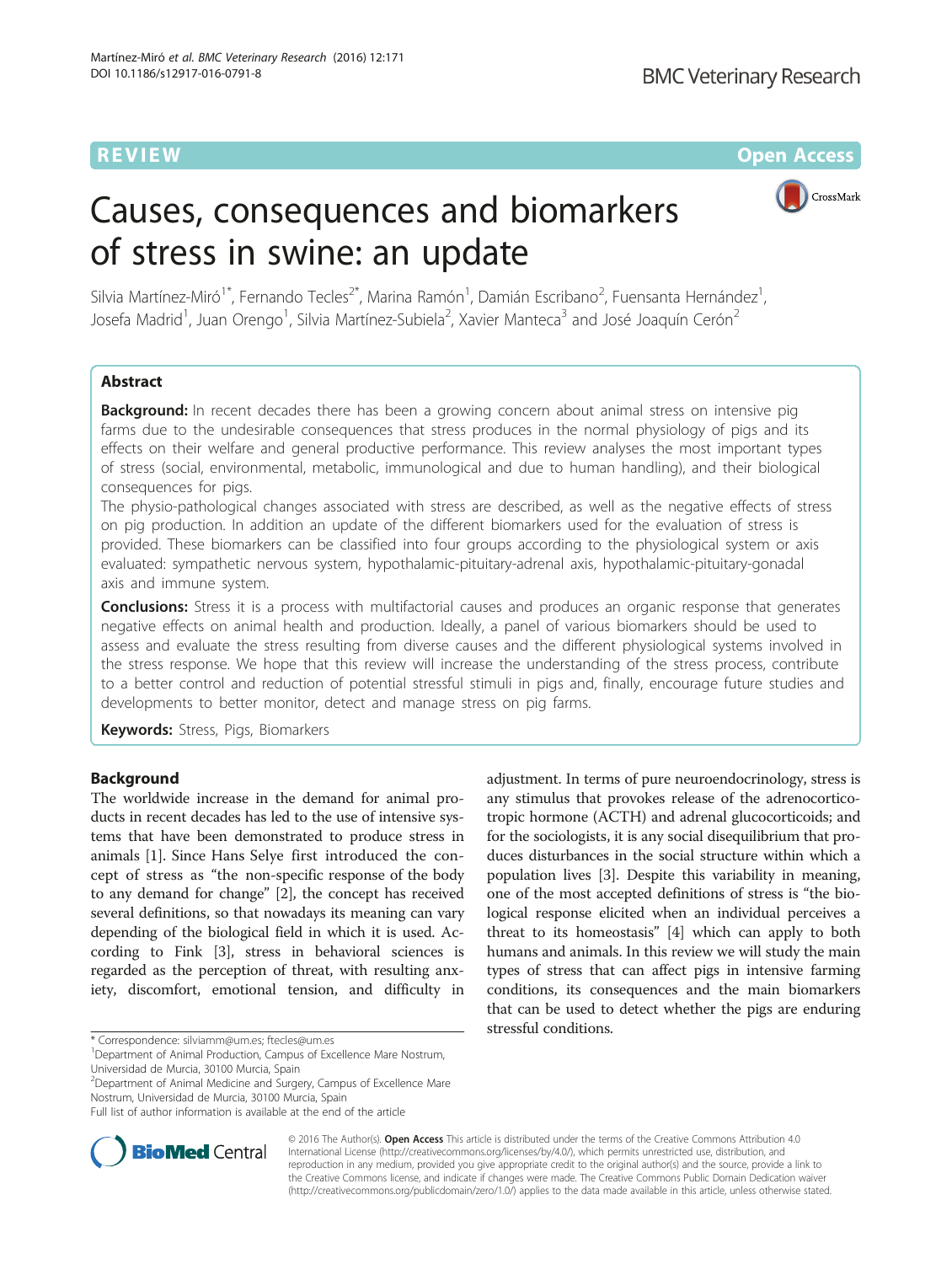Various classifications of stress have been described in the literature. From a practical point of view, it is of interest to classify the stress according to its duration and also to its causes. Regarding the duration of the stress, it can be acute (short in duration; lasting minutes or various days) or chronic (lasting weeks, months or even years). In addition, depending of its cause, the stress can be classified as social, environmental, metabolic, immunological or due to human practices and manipulation of animals.

## Main causes of stress

In the following lines we will study the main causes of stress, as well the situations in the current intensive production systems where the pigs can be more exposed to these causes. It is important to point out that different external factors can produce a similar stress response, but on the other hand, the same stressful stimulus can produce a different response in the animal depending on its age, genetics, production system or previous exposure to the stimulus.

#### Social stress

Pigs are regrouped with unfamiliar conspecifics at different times of their productive cycle such as during gestation or after weaning, during the fattening period or before transport to slaughter. In these situations, pigs may fight in order to establish a new dominance hierarchy and this generates stress [[5](#page-5-0)]. Such social stress can be acute, immediately following regrouping, or chronic, when the animals are socially subordinate or isolated [\[6\]](#page-5-0), or as a result of repeated social regrouping [[7](#page-5-0)].

Social stress can vary depending of the group size, space available and gender and genetic of the pig. Larger groups seem to have less social stress than smaller groups, reflecting a lower probability of monopolizing resources as the group size increases [\[8](#page-5-0)]. Intensive housing involves a reduction in the space per animal, which causes stress because of restricted movements and freedom to feed themselves [[9](#page-5-0)]. It has been demonstrated that the frequency of social interactions and aggressive behaviour increases as the space allowance decreases in group-housed sows [[10](#page-6-0), [11\]](#page-6-0) and the growth rate decreases linearly as the space allowance per pig decreases [[12](#page-6-0)]. Response to social stress is higher in males than in females [\[13\]](#page-6-0). Aggressive behavior after regrouping varies between individuals and to some extent such individual differences have a genetic basis. As a result, some lines of pigs seem to fight less than other when unacquainted individuals are mixed [\[14\]](#page-6-0).

## Environmental stress

Intensive pig farming requires control of the temperature, humidity, light, concentration of dust and gases, ammonia levels and sound intensity [\[15](#page-6-0)–[20](#page-6-0)]. For example, ambient temperature should be as close as possible to the thermal

neutrality for the age of the pig being housed, (i.e. for prenursery pigs between 28 and 32 °C, for nursery pigs between 22 and 28 °C (depending on live weight, with lower live weight requiring higher temperature), for growing animals close to 20 °C, for finishing pigs between 16 and 18 °C, for pregnant sows between 15 and 18 °C, and for lactating sows and boars close to 16 °C) [\[15](#page-6-0)]. However, sometimes optimal environmental conditions cannot be maintained in farms producing stress in animals. For example, in areas where there are extreme hot or cold seasons, in farms located in areas of high noise or in the case of equipment failure. It is important to bear in mind that the effects of the thermal environment on pigs do not depend solely on ambient temperature, but on the so-called effective temperature, which depends on ambient temperature, ventilation and flooring, among other factors.

It should also be pointed out that the barren environments of modern production systems have a negative effect on animal welfare due to the lack of bedding material and/or slatted pen floors. They create a poor environment where pigs cannot develop their natural be-haviour [\[21\]](#page-6-0). Inability to perform highly motivated behaviors may lead to a stress response. This is the case, for example, when sows are prevented from showing nest-building behavior before farrowing [\[22\]](#page-6-0).

#### Metabolic stress

This stress results from food and/or water restriction or deprivation [\[23](#page-6-0)–[25](#page-6-0)]. Although most studies in the literature induce metabolic stress by means of experimental models, metabolic stress can also appear in intensive farming conditions when pregnant sows are subjected to restrict feeding, which has been shown to result in chronic hunger [[26](#page-6-0)]. Likewise, in the process of mixing pregnant sows, it is usual for the more submissive animals to have less or no access to food [\[27\]](#page-6-0).

In any case, the negative effects of food deprivation will depend on the length of the fasting period. When an animal is food-deprived, its glucose levels in blood drop and enters in a catabolic state that requires the use and production of alternative fuels such as non-esterified fatty acids (NEFA), beta-hydroxybutyrate and glycerol for energetic needs [\[28](#page-6-0), [29](#page-6-0)]. These analytes could be used as indicators of metabolic stress [[29](#page-6-0)].

## Immunological stress

Immunological stress is produced when an animal is challenged by infectious agents [\[30](#page-6-0)], which may occur due to the presence of disease or after vaccination. Stress can be considered as a possible cause but also a consequence of infectious disseases. A situation of stress produces changes in numbers and proportions of blood leukocytes [[31](#page-6-0)], mitogen-induced cell proliferation, natural killer cell cytotoxicity and circulating inflammatory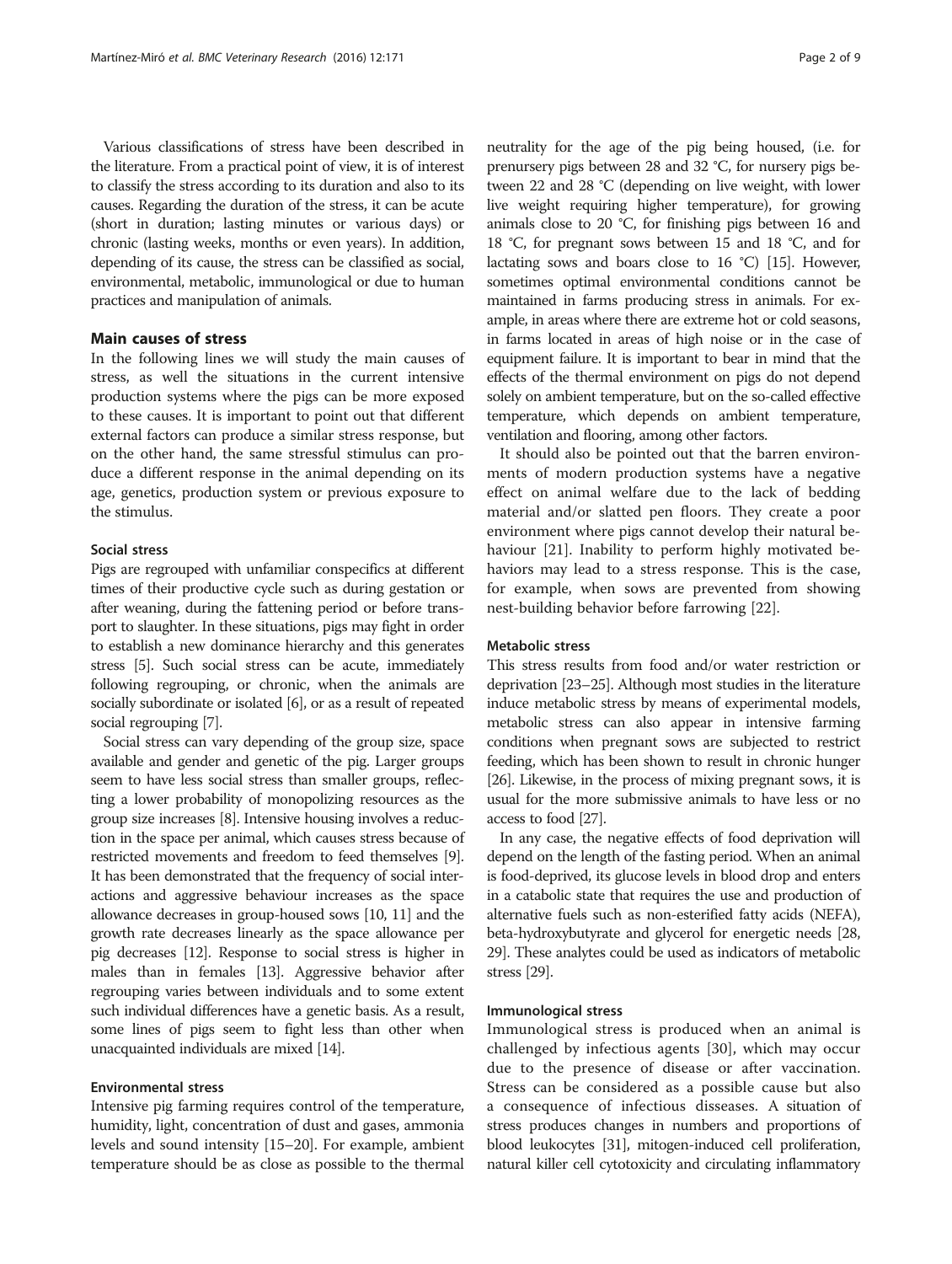factors [\[32\]](#page-6-0), which can result in increased susceptibility to any infectious disease [[33](#page-6-0)]. And in the case of an existing disease, the stress associated may predispose pigs to the emergence of a different disease that complicates the process [\[13, 34\]](#page-6-0).

#### Stress by animal handling

On commercial farms, pigs are subjected to handling practices which can cause acute stress. Some of these practices such as snaring or vena cava blood sampling produce a high stress, whereas others such as tattoing or electric shocks induced a more moderate stress in a previous study [[35\]](#page-6-0). Similarly, castration, a common operation on some farms, has been shown to cause stress when carried out without anesthetics or analgesics [\[36](#page-6-0)].

## Situations in intensive production systems where pigs are more exposed to stressors

There are two particular situations in the productive system, namely weaning and transport, when animals are more exposed to the causes of stress described above, and which generate a high degree of stress in the animals. Weaning is a period full of challenges to the piglet such as abrupt separation from the sow, transportation to a new physical environment, a different food source, commingling with pigs from other litters, greater exposition to pathogens and dietary or environmental antigens and handling practices such as vaccination and drug administration [[37\]](#page-6-0).

Transport either to another holding or slaughterhouse also includes exposure to different stressful events such as departure from the usual room, truck loading and unloading, fasting, different temperature and humidity, noise, vibration of the vehicle or inappropriate stocking densities [[16](#page-6-0), [38\]](#page-6-0).

Therefore, special care should be taken in weaning, providing high-quality diets to minimize the risk of diarrhoea and reinforce immune system. Highly digestible animal proteins and feed additives such as enzymes and dietary acids may be used to improve the digestibility of the diet. Another option would be to offer low-protein and amino acid-fortified diets to limit the amount of fermentable protein presented to the gut and the use of pre- and probiotics, n-3 long chain polyunsaturated fatty acids and n-6 linoleic acid. Moreover, special attention should be paid to environmental and sanitary conditions in the post weaning stage, and an all-in, all-out management system should be used to minimize disease exposure [[37, 39\]](#page-6-0).

In addition, there are published reports and official documents with guidelines to improve the welfare and production of pigs during transport [\[16, 40](#page-6-0)]. These guidelines include avoiding extreme temperatures and the overloading of trucks, minimizing the time the pigs are on the truck, using non-slip flooring on loading ramps and providing an adequate handling to the pigs by well-trained people [[16](#page-6-0), [40\]](#page-6-0).

# Consequences of stress in pigs

## Biological response

The stressors mentioned above are perceived by pigs as a threat to their homeostasis, which trigger a variety of biological responses (behavioural, neuroendocrine and immunological).

#### Behavioural responses

Avoiding a threat, facing up to it or hiding from it can be described as normal behaviour, whereas stereotypes (a repetitive, invariant behaviour pattern with no obvious goal or function) are considered as abnormal behaviours that can appear after a stress [\[41](#page-6-0)]. In addition, frequent defecation can be an indicator of fear and stress, and excessive aggressive behaviour as well as tail and ear biting are considered abnormal behaviours [[42, 43\]](#page-6-0). A behavioural ethogram to evaluate the external response of pigs to stress has been proposed by Ruis et al. [[44](#page-6-0)], which covers exploring, defecation/urination, inactive (sleeping, lying, sitting and standing), ingestive (feeding and drinking), vocalizing and walking behaviours.

#### Sympathetic-adrenal-medullary axis response (SAM)

Catecholamines (epinephrine and norepinephrine) are released by the chromaffin cells of the adrenal medulla when the sympathetic nervous system is activated by a stress stimulus. An increase in heart rate and blood pressure is one of the consequences of this activation. Other changes, such as constriction of the intestine and skin vessels, dilatation of skeletal muscle vessels, dilatation of the pupils, or release of glucose and lipids from the liver are also observed. All these short-term changes prepare the animal to face the stressful stimulus or to escape from it [\[45\]](#page-6-0).

#### Hypothalamic-pituitary-adrenal axis response (HPA)

Corticotropin-releasing factor is released by the hypothalamus once the stressful stimulus is detected. As a consequence of this, the adrenocorticotropic hormone (ACTH) is released by the anterior pituitary gland. Finally, glucocorticoids are produced and released by the adrenal cortex to increase the catabolism of tissues rich in protein and fat to produce glucose [\[45](#page-6-0)].

#### Hypothalamic-pituitary-gonadal axis response (HPG)

Stress is generally accompanied by both an increase in the HPA activity and a decrease in HPG [[46](#page-6-0)]. Glucocorticoids inhibit the release of luteizing hormone (LH) from the pituitary and estradiol and progesterone secretion by the ovary [[47\]](#page-6-0), as well testosterone from the testes [\[48](#page-6-0)],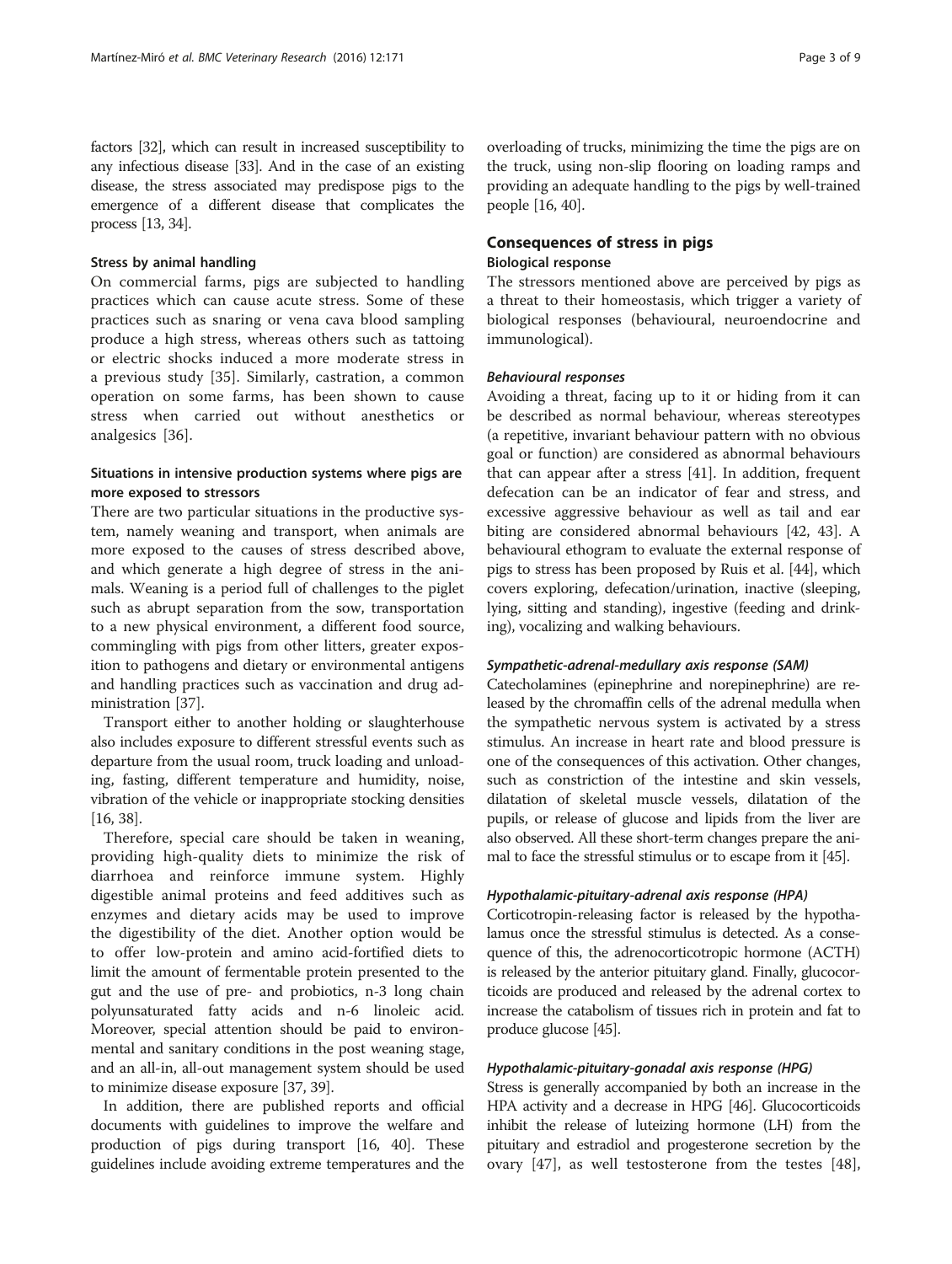decreasing blood concentrations of these hormones. Prolonged or chronic stress usually results in inhibition of reproduction, while the effect of transient or acute stress in certain cases may be stimulatory [\[49\]](#page-6-0).

#### Immune system response

This response depends on the mediator released in the process of stress: catecholamines or glucocorticoids [\[50](#page-6-0)]. Catecholamines, which are usually produced at the beginning of stress or during a short-term stressful stimulus, produce an increase in leukocytes (mainly granulocytes and lymphocytes), which are released into the systemic circulation. On the other hand, cortisol which predominates when stressful stimuli are prolonged, mainly decreases the number of lymphocytes in blood. Glucocorticoids can also suppress the production of cytokines and immunoglobulins [[50](#page-6-0)–[52](#page-6-0)].

#### Consequences for pig production

Pigs in intensive systems have to cope with long-term and intense short-term stressful stimuli that affect their welfare. High levels of stress and poor welfare have negative effects on five main factors related with pig production: pig performance, reproduction, behaviour, immunity and meat quality [\[53\]](#page-6-0). The magnitude of these effects will vary depending on stress duration and intensity, and on the early experience, age and genetics of the animal [\[4](#page-5-0)]. Some representative examples of these negative effects are provided below.

Any stressful condition can produce a decrease in performance parameters of pigs such as feed intake, daily gain or body weight (Table 1). For example, pigs housed at 32.2 °C had a 32.3 % decrease in average daily feed intake,

Table 1 Summary of stressful stimuli that produce a decreased in pig performance

| Parameter affected | Stressful stimuli                | Decrease, % | Reference          |
|--------------------|----------------------------------|-------------|--------------------|
| <b>ADFI</b>        | Heat stress                      | 32.3        | White et al. [17]  |
|                    |                                  | 47.0        | Pearce et al. [19] |
|                    | Dirty environment                | 8.0         | Lee et al. $[55]$  |
| <b>ADG</b>         | Heat stress                      | 39.3        | White et al. [17]  |
|                    | Crowding                         | 15.7        | Hyung et al. [54]  |
|                    | Mixing                           | 7.1         | Hyung et al. [54]  |
|                    | Decreasing space<br>availability | 15.0        | Hyung et al. [54]  |
|                    | Dirty environment                | 10.0        | Lee et al. [55]    |
| <b>BW</b>          | Heat stress                      | 9.8         | White et al. [17]  |
|                    | Shipping (4 h)                   | 2.9         | Hicks et al. [56]  |
| G:F                | Heat stress                      | 16.3        | White et al. [17]  |
|                    | Decreasing space<br>availability | 10.0        | Hyung et al. [54]  |

ADFI average daily feed intake, ADG average daily gain, BW body weight, G:F Gain:Feed ratio

39.3 % lower average daily gain, 9.8 % lower final body weight and a 16.3 % lower gain:feed ratio compared with pigs housed at 23.9 °C [\[17](#page-6-0)]. Indeed, feed intake can decrease by up to 47 % in pigs housed at temperatures above the thermoneutral zone [\[19\]](#page-6-0). Similarly, Hyung et al. [[54\]](#page-6-0) found that growth rates were reduced by 15.7 and 7.1 % as a result of crowding and mixing, respectively, and showed a decrease in daily gain and gain:feed ratio of about 15 and 10 %, respectively, when the space available per pig was reduced from 0.56 to 0.25  $m^2$ /pig. Similarly, Lee et al. [[55\]](#page-6-0) showed that weaner pigs housed in a clean environment consumed about 8 % more feed and grew faster (about 10 %) than those housed in a dirty environment, and Hicks et al. [[56\]](#page-7-0) described that shipping by 4 h in weaner pigs produced a loss of 2.9 % body weight.

A negative effect on the reproductive system has been described in boars in situations of stress, with a reduction in both ejaculate volume and semen quality, while gilts and sows may show fewer born piglets per litter and reduced rebreeding rate, as well as irregular rebreeding, higher weaning-to-oestrus interval [[49](#page-6-0)], leading to a fall in farm production parameters.

In stressful situations there may be a reduction in the normal function of the immune system [[31, 34\]](#page-6-0), which may even suppress the response after vaccination [\[13](#page-6-0)]. This will result in an increase in the presence of diseases [[57\]](#page-7-0), with a subsequent increase in costs and decrease in production.

In addition, stress affects meat quality and an increase in incidence of pale, soft and exudative (PSE) and dark, firm and dry (DFD) meats, and reduced meat quality was found when stressful handling systems were used [[16\]](#page-6-0).

### Biomarkers of stress studied in pigs

There is no a "gold standard" procedure to determine with accuracy the degree of animal welfare and the level of stress of an animal. Methodologies frequently used to quantify stress in animals include: (1) direct behavioural observations using behaviour scoring systems [\[44](#page-6-0), [53](#page-6-0), [58\]](#page-7-0) or automated behaviour recognition video analysis [\[59](#page-7-0), [60](#page-7-0)], and (2) biomarkers that can reflect the pathophysiological responses to stress [[61](#page-7-0)–[63](#page-7-0)]. There is a tendency to evaluate a panel of various biomarkers representing the different body systems involved: SAM, HPA axis, HPG axis and immune system.

# Sympathetic Nervous System: alpha-amylase and chromogranin A

#### Alpha-amylase

This enzyme is used in humans as a stress biomarker because it increases after both physical and psychological stress [[64](#page-7-0)]. It is measured in saliva and its activity is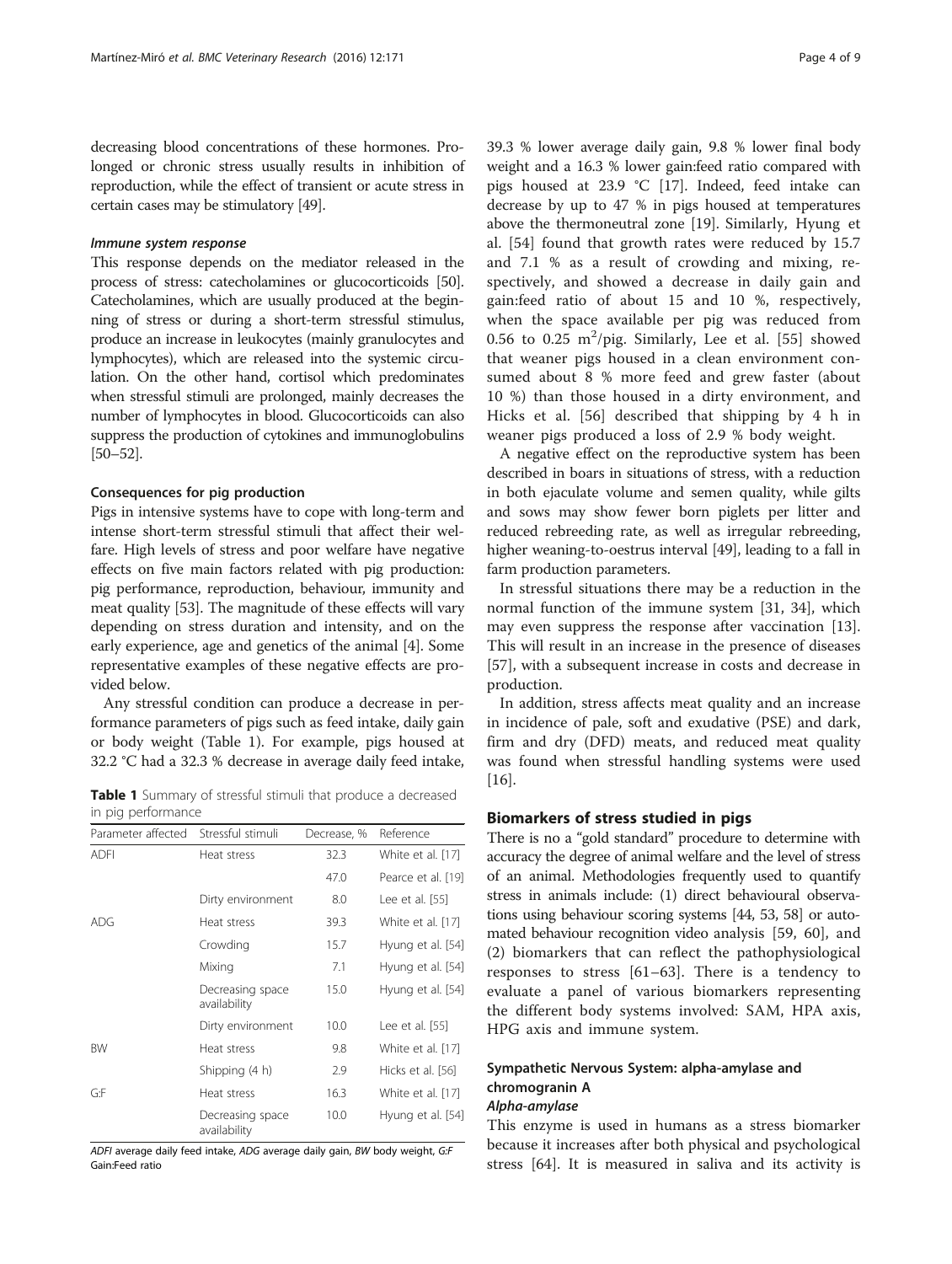correlated with plasma catecholamine concentrations, being a marker of SAM activation [\[64](#page-7-0)–[66](#page-7-0)]. In pigs alphaamylase activity increases after 1 min of immobilization with nasal snares, however, high inter-individual variability in the responses was observed and some pigs did not present evident changes after this stressful stimulus [[67](#page-7-0)]. Further studies would be necessary to clarify the role of this enzyme in porcine stress.

## Chromogranin A

Chromogranin A (CgA) is an acidic soluble protein belonging to the granins family [\[68\]](#page-7-0). It was initially detected in chromaffin granules of the adrenal medulla, [\[69\]](#page-7-0). Later, CgA was found in secretory vesicles of endocrine, neuroendocrine and neuronal cells [\[70, 71](#page-7-0)]. During stress CgA is secreted into the blood by the adrenal medulla and anterior pituitary gland, with a smaller amount also released from sympathetic nerve endings [\[68\]](#page-7-0). In addition, CgA has been detected in salivary glands of humans and various animal species [[72](#page-7-0)–[74\]](#page-7-0). The release of CgA in saliva is mediated by the secretion of catecholamines [[75](#page-7-0)], and has been related to the activation of SAM [[76](#page-7-0)]. In humans, the measurement of CgA in saliva has been used as a reliable marker of SAM activation as an alternative to adrenaline and noradrenaline [[77](#page-7-0)], which have high variability in results and low stability in saliva [\[78](#page-7-0)–[80](#page-7-0)].

In pig, CgA has been used as a marker of SAM activation in different situations such as immobilization with a nasal snare [\[80\]](#page-7-0), after refeeding following a period of food deprivation [\[25\]](#page-6-0) and after isolation or regrouping [[63](#page-7-0)]. CgA is not affected by age, gender or circadian rhythms [[81](#page-7-0)]. This could be considered as an advantage compared with other stress biomarkers such as cortisol [[82](#page-7-0), [83\]](#page-7-0), or Ig A [[84](#page-7-0)] which are both influenced by these factors.

## Hypothalamic-Pituitary-Adrenal Axis: Glucocorticoids

Cortisol is one of the most widely used biomarkers to detect stress in pigs, and is the main glucocorticoid in this species [[85](#page-7-0)]. Its increase is related with HPA axis activation [\[86](#page-7-0)–[88](#page-7-0)].

Despite its wide use, cortisol is influenced by factors such as circadian rhythm and genetics that could limit its use as a stress biomarker [[89](#page-7-0), [90](#page-7-0)]. Cortisol concentrations follow a circadian rhythm, with morning levels being up to 40 % higher than afternoon levels [[91](#page-7-0), [92\]](#page-7-0), although a peak during the afternoon has been observed by several authors [\[83, 93](#page-7-0), [94](#page-7-0)]. Furthermore, the average concentration of cortisol in pigs decrease with age, reaching a stable profile around 20 weeks of age, when levels were about 37 % lower than at 12 weeks of age [\[91, 95\]](#page-7-0). In addition, gender is another source of variation, with concentration in barrows being about 15 % higher than in gilts [\[91](#page-7-0)].

Plasma or serum has been the most widely used samples to measure cortisol in pigs and they reflect both the

[[91, 96](#page-7-0)]. However, there is a growing tendency to use saliva for cortisol measurements because it can be obtained by non-invasive techniques and reflects only the free cortisol which is the active fraction [\[43,](#page-6-0) [83, 97\]](#page-7-0).

Although most stress stimuli tend to increase cortisol, in some situations cortisol such levels remain unchanged and show a large variability between individuals. For example, after 24 and 48 h transport, cortisol concentrations were not modified [\[98\]](#page-7-0), and similarly, cortisol concentrations were not affected by feed deprivation or isolation, with a large variability between individual pigs [[25](#page-6-0), [63\]](#page-7-0). Likewise, McGlone et al. [\[99\]](#page-7-0) found no significant change in plasma cortisol levels after shipping.

#### Hypothalamic-pituitary-gonadal axis: testosterone

Testosterone is a circulating androgen produced by the testes in males and by the ovaries in females, with a small amount being produced by the adrenal gland. The production of testosterone depends on the secretion of gonadotropin releasing hormone (GnRH) by the hypothalamus. GnRH binds to the gonadotrophs of the anterior pituitary to stimulate the secretion of luteinizing hormone (LH) and follicle stimulating hormone (FSH). FSH acts on Sertoli cells to aid spermatogenesis while LH induces the secretion of testosterone by Leydig cells in testes and by Theca cells in ovaries [[100\]](#page-7-0).

Although chronic stress has an inhibitory effect testosterone secretion [\[101\]](#page-7-0), acute stress has been seen to increase testosterone levels in blood [[102\]](#page-8-0) and saliva [[103\]](#page-8-0). For example, in pigs, an increase in salivary testosterone was detected after immobilization with a nose-snare or after short road transport [[103\]](#page-8-0). The cause of this increase of testosterone in stress conditions is unclear, but could be due to increased sensitivity of the testes to LH, as a result of the activation of the SAM axis [\[102](#page-8-0)]. In addition, the administration of ACTH to boars induced a rapid increase in testosterone levels and adrenals could be a source of testosterone in stress situations [[104\]](#page-8-0).

## Immune System: acute phase proteins, immunoglobulin A and interleukin-18

#### Acute phase proteins

Acute phase proteins (APPs) are blood proteins whose concentration is modified in response to inflammation, infection, and physical or psychological stress [\[105\]](#page-8-0). They are primarily synthesized by the liver [[106](#page-8-0)] and released into the systemic circulation to restore the homeostasis of the organism [\[107\]](#page-8-0). They serve as a tool for disease diagnosis in pigs, especially to detect acute inflammation, but they have also been studied as stress biomarkers in plasma [[105](#page-8-0), [108](#page-8-0), [109\]](#page-8-0) and saliva [\[110\]](#page-8-0).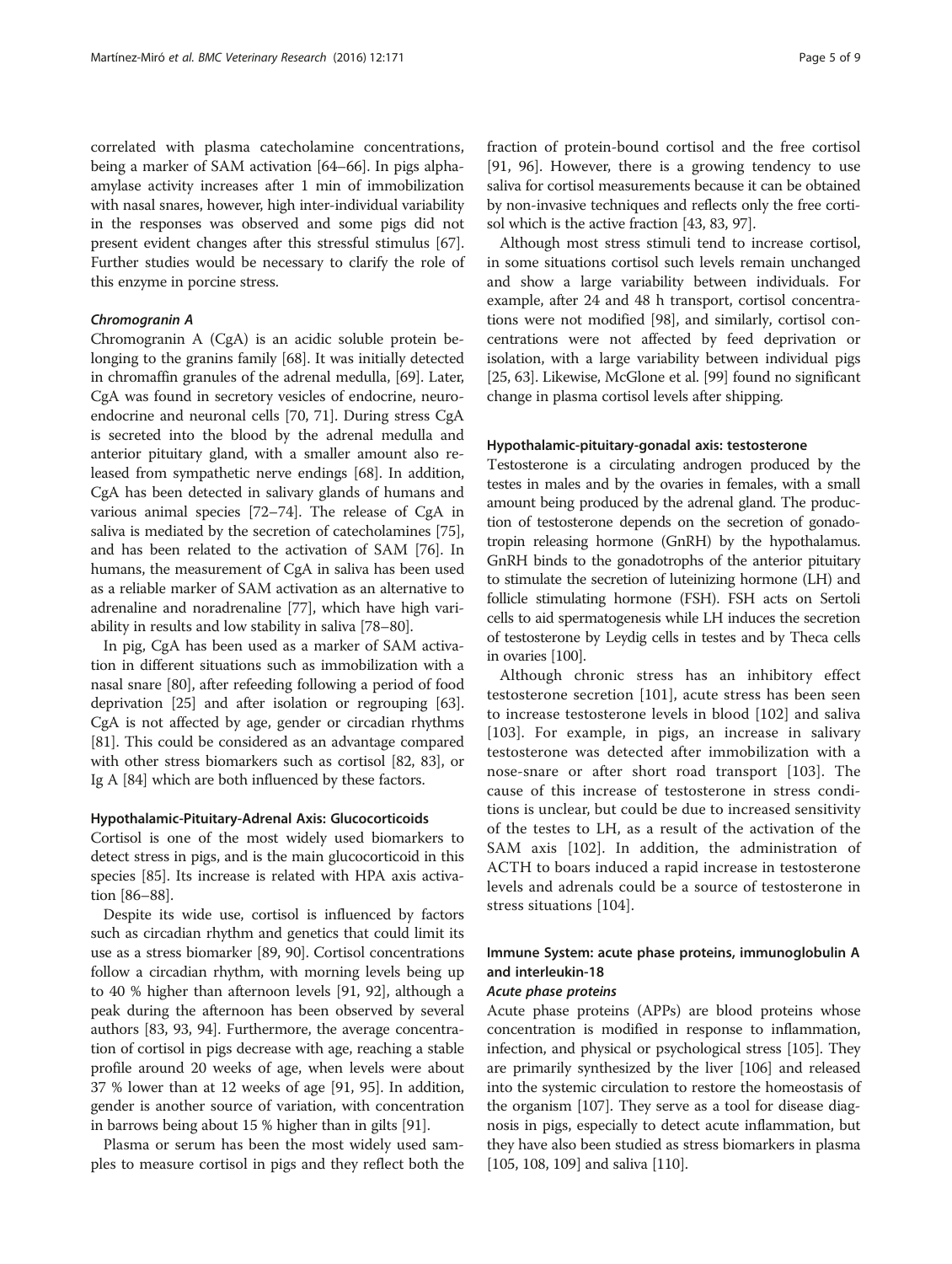<span id="page-5-0"></span>A hypothesis was developed by Murata [[111](#page-8-0)] to explain the link between APP and stress. This hypothesis starts with the SAM and HPA axis activation. The release of catecholamines by the SAM leads to the induction of proinflammatory cytokines such as interleukin-6 [[112](#page-8-0)], which is known to be a strong inducer of hepatic APP production in pigs [[113](#page-8-0)]. In swine, numerous studies have measured APP in stressful conditions; however, there is no clear pattern of APP response in stress situations and in some cases contradictory results were obtained. For example, while haptoglobin levels increased after 20 min of transport and 3 h lairage [\[114](#page-8-0)], 45 min transport or social isolation produced no significant changes in this APP [\[110\]](#page-8-0). Another example is the case of serum amyloid A, which increased in isolated animals [\[110\]](#page-8-0) but did not change after stress induced by changes in the pattern of food administration [[115](#page-8-0)]. So, further studies would be needed to clarify to the link between stress and the acute phase response.

#### Immunoglobulin A

Immunoglobulin A (IgA) is the most abundant antibody in mucous membranes, where it has a protective role against infectious agents, allergens and foreign proteins [\[116\]](#page-8-0). IgA has been described as a stress biomarker in rats [\[117](#page-8-0)], dogs [[118\]](#page-8-0) and humans [\[119](#page-8-0)]. In pigs, an increase in saliva IgA has been reported after immobilization [[84](#page-7-0), [120](#page-8-0)], in endotoxemia [[121\]](#page-8-0), and after isolation [[63](#page-7-0)]. In the case of isolation, IgA was more strongly affected than other markers such as cortisol and testosterone [[63](#page-7-0)].

#### Interleukin-18

Interleukin-18 (IL-18) is a proinflammatory cytokine initially detected in Kupffer cells in mice, although it has been located in other sites such as adrenal cortex, astrocytes, microglia or keratinocytes [\[122](#page-8-0), [123\]](#page-8-0). It is as an interferon-gamma inducing factor [[122\]](#page-8-0), and also has antitumor and antimicrobial activity [[124, 125\]](#page-8-0).

Based on its increase in rats after ACTH administration [[126](#page-8-0)], IL-18 has been proposed as a stress biomarker. Although studies in domestic animals are very scarce, an increase in IL-18 concentration in saliva has been described in pigs after 1 h of immobilization [\[120\]](#page-8-0).

#### Conclusions

In this paper the main causes and consequences of stress in pigs, as well as the biomarkers that can be used for its evaluation are reviewed. Stress is a process with multifactorial causes, producing an organic response that generates negative effects in the health and production of the animals affected. Due to the diverse causes that can produce stress and the various physiological systems involved in the stress response, ideally a panel of various biomarkers should be used to assess the stress response in animals. We hope that this review can increase the understanding of the stress process, contribute to a better control and reduction of potential stressful stimuli in pigs, and encourage further studies and developments to better monitor, detect and manage stress on pig farms.

#### Abbreviations

ACTH, adrenocorticotropic hormone; ADFI, average daily feed intake; ADG, average daily gain; APPs, acute phase proteins; BW, Body weight; CgA, chromogranin A; DFD, dark, firm, dry; FSH, follicle stimulating hormone; G:F, gain:feed ratio; GnRH, gonadotropin-releasing hormone; HPA, hypothalamic-pituitary-adrenal axis; HPG, hypothalamic-pituitary-gonadal axis; IgA, immunoglobulin A; IL-18, interleukin-18; LH, luteinizing hormone; PSE, pale, soft, exudative; SAM, Sympathetic-adrenal-medullary axis

#### Acknowledgements

This study was funded by the Spanish Ministry of Economy and Competitiveness (AGL 2012–33612) and by the Seneca Foundation of Murcia Region (project 19894/GERM/15).

#### Authors' contributions

All authors participated in the design and helped to draft the manuscript and to include updated information in it. Once completed, all authors read and approved the final manuscript. SMM, FT and JJC conceptualized the review. JJC coordinated the process of writing the manuscript.

#### Competing interests

The authors declare that they have no competing interests.

#### Consent for publication

Not applicable.

#### Ethics approval and consent to participate

Not applicable.

#### Author details

<sup>1</sup>Department of Animal Production, Campus of Excellence Mare Nostrum, Universidad de Murcia, 30100 Murcia, Spain. <sup>2</sup>Department of Animal Medicine and Surgery, Campus of Excellence Mare Nostrum, Universidad de Murcia, 30100 Murcia, Spain. <sup>3</sup> Department of Animal and Food Science Universitat Autònoma de Barcelona, 08193 Bellaterra, Barcelona, Spain.

#### Received: 28 January 2016 Accepted: 3 August 2016 Published online: 19 August 2016

#### References

- 1. Barnett JL, Hemsworth PH, Cronin GM, Jongman E, Hutson GD. A review of the welfare issues for sows and piglets in relation to housing. Aust J Agric Res. 2001;52:1–28.
- 2. Selye H. A syndrome produced by diverse nocuous agents. Nature. 1936;138:32.
- 3. Fink G. Stress: definition and history. In: Squire LR, editor. Encyclopaedia of Neuroscience. London: Elsevier; 2009. p. 549–55.
- 4. Moberg GP. Biological response to stress: implications for animal welfare. In: Moberg GP, Mench JA, editors. The biology of animal stress: Basic Principles and Implications for Animal Welfare. USA: CABI Publishing; 2000. p. 1–22.
- 5. Pitts AD, Weary DM, Pajor EA, Fraser D. Mixing at young ages reduces fighting in unacquainted domestic pigs. Appl Anim Behav Sci. 2000;68:191–7.
- 6. Arnone M, Dantzer R. Does frustration induce aggression in pig? Appl Anim Ethol. 1980;6:351–62.
- 7. Coutellier L, Arnould C, Boissy A, Orgeur P, Prunier A, Veissier I, Meunier-Salaün MC. Pig's responses to repeated social regrouping and relocation during the growing-finishing period. Appl Anim Behav Sci. 2007;105:102–15.
- 8. Andersen IL, Naevdal E, Bakken M, Boe KE. Aggression and group size in domesticated pigs, Sus scrofa: 'When the winner takes it all and the loser is standing small'. Anim Behav. 2004;68:965–75.
- 9. Verdon M, Hansen CF, Rault JL, Jongman E, Hansen LU, Plush K, Hemsworth PH. Effects of group housing on sow welfare: a review. J Anim Sci. 2015;93:1999–2017.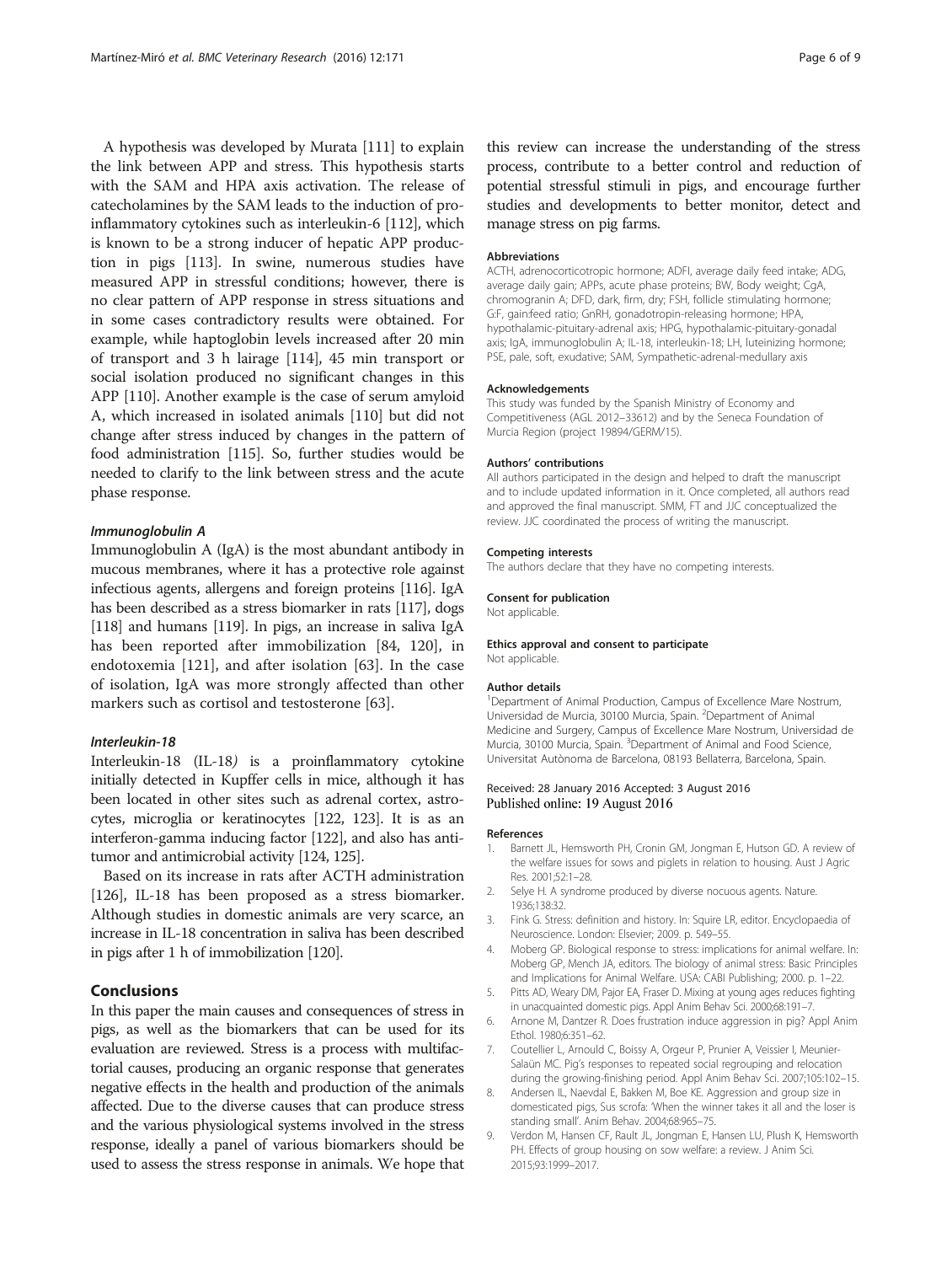- <span id="page-6-0"></span>10. Weng RC, Edwards SA, English PR. Behaviour, social interactions and lesion scores of group-housed sows in relation to floor space allowance. Appl Anim Behav Sci. 1998;59:307–16.
- 11. Remience V, Wavreille J, Canart B, Meunier-Salau MC, Prunier A, Bartiaux-Thill N, Nicks B, Vandenheede M. Effects of space allowance on the welfare of dry sows kept in dynamic groups and fed with an electronic sow feeder. Appl Anim Behav Sci. 2008;112:284–96.
- 12. Randolph JH, Cromwell GL, Stahly TS, Kratzer DD. Effects of group size and space allowance on performance and behaviour of swine. J Anim Sci. 1981; 53(4):922–7.
- 13. de Groot J, Ruis MAW, Scholten JW, Koolhaas JM, Boersma WJA. Long-term effects of social stress on antiviral immunity in pigs. Physiol Behav. 2001;73: 145–58.
- 14. Muráni E, Ponsuksii S, D'Eath RB, Turner SP, Kurt E, Evans G, Thölking L, Klont R, Foury A, Mormède P, Wimmers K. Association of HPA axis related genetic variation with stress reactivity and aggressive behaviour in pigs. BMC Genet. 2010;11:74.
- 15. Wathes C, Whittemore C. Environmental management of pigs. In: Kyriazakis I, Whittemore C, Whittemore CT, editors. Whitemore's science and practice of pig production. Oxford: Blackwell Publishing; 2006. p. 533–90.
- 16. Warriss PD. The welfare of slaughter pigs during transport. Anim Welfare. 1998;7:365–81.
- 17. White HM, Richert BT, Schinckel AP, Burgess JR, Donkin SS, Latour MA. Effects of temperature stress on growth performance and bacon quality in grow-finish pigs housed at two densities. J Anim Sci. 2008;86:1789–98.
- 18. O'Connor EA, Parker MO, McLeman MA, Demmers TG, Lowe JC, Cui L, Davey EL, Owen RC, Wather CM, Abeyesinghe SM. The impact of chronic environmental stressors on growing pigs, sus scrofa (Part 1): Stress physiology, production and play behaviour. Animal. 2010;4:1899–909.
- 19. Pearce SC, Gabler NK, Ross JW, Escobar J, Patience JF, Rhoads RP, Baumgard LH. The effects of heat stress and plane of nutrition on metabolism in growing pigs. J Anim Sci. 2013;91:2108–18.
- 20. Sanz MV, Johnson JS, Abuajamieh M, Stoakes SK, Seibert JT, Cox L, Kahl S, Elsasser TH, Ross JV, Isom SC. Effects of heat stress on carbohydrate and lipid metabolism in growing pigs. Physiol Rep. 2015;3(2):e12315.
- 21. Beattie VE, O'Connell NE, Kilpatrick DJ, Moss BW. Influence of environmental enrichment on welfare-related behavioural and physiological parameters in growing pigs. J Anim Sci. 2000;70(3):443–50.
- 22. Oczak M, Maschat K, Berckmans D, Vranken E, Baumgartner J. Classification of nest-building behaviour in non-crated farrowing sows on the basis of accelerometer data. Biosyst Eng. 2015;140:48–58.
- 23. Toscano MJ, Lay DC, Craig BA, Pajor EA. Assessing the adaptation of swine to fifty-seven hours of feed deprivation in terms of behavioural and physiological responses. J Anim Sci. 2007;85:441–51.
- 24. Lallès JP, David JC. Fasting and refeeding modulate the expression of stress proteins along the gastrointestinal tract of weaned pigs. J Anim Physiol Anim Nutr. 2011;95:478–88.
- 25. Ott O, Soler L, Moons CPH, Kashiha MA, Bahr C, Vandermeulen J, Janssens S, Gutiérrez AM, Escribano D, Cerón JJ, Berckmans D, Tuyttens FAM. Different stressors elicit different responses in the salivary biomarkers cortisol, haptoglobin, and chromogranin A in pigs. Res Vet Sci. 2014;97:124–8.
- 26. Arellano PE, Pijoan C, Jacobson ID, Algers B. Stereotyped behaviour, social interactions and suckling pattern of pigs housed in groups or in single crates. Appl Anim Behav Sci. 1992;2:157–66.
- 27. Brouns F, Edwards SA. Social rank and feeding behaviour of group-housed sows fed competitively or ad libitum. Appl Anim Behav Sci. 1994;39:225–35.
- 28. Razdan P, Mwanza AM, Kindahl H, Hultén F, Einarsson S. Impact of postovulatory food deprivation on the ova transport, hormonal profiles and metabolic changes in sows. Acta Vet Scand. 2001;42:45–55.
- 29. Tucker AL, Atkinson JL, Millman ST, Widowski TM. Metabolic indicators of nutritional stress are not predictive of abnormal oral behavior in piglets. Physiol Behav. 2010;100(4):277–83.
- 30. Song C, Jiang J, Han X, Yu G, Pang Y. Effect of immunological stress to neuroendocrine and gene expression in different swine breeds. Mol Biol Rep. 2014;41:3569–76.
- 31. Tuchscherer A, Kanitz E, Puppe B, Tuchscherer A, Viergutz T. Changes in endocrine and immune responses of neonatal pigs exposed to a psychosocial stressor. Res Vet Sci. 2009;87:380–8.
- 32. Wrona D, Trojniar W, Borman A, Ciepielewski Z, Tokarski J. Stress induced changes in peripheral natural killer cell cytotoxicity in pigs may not depend on plasma cortisol. Brain Behav Immun. 2001;15:54–64.
- 33. Wirtz PH, von Känel R, Emini L, Suter T, Fontana A, Ehlert U. Variations in anticipatory cognitives stress appraisal and differential proinflammatory cytokine expression in response to acute stress. Brain Behav Immun. 2007;21:851–9.
- 34. Morrow-Tesch JL, McGlone JJ, Salak-Johnson JL. Heat and social stress effects on pig immune measures. J Anim Sci. 1994;72(10):2599–609.
- Merlot E, Mounier AM, Prunier A. Endocrine response of gilts to various common stressors: A comparison of indicators and methods of analysis. Physiol Behav. 2011;102:259–65.
- 36. Prunier A, Mounier AM, Hay M. Effects of castration, tooth resection, or tail docking on plasma metabolites and stress hormones in young pigs. J Anim Sci. 2005;83:216–22.
- 37. Campbell JM, Crenshaw JD, Polo J. The biological stress of early weaned piglets. J Anim Sci Biotechnol. 2013;4:19–23.
- 38. Brown SN, Knowles TG, Wilkins LJ, Chadd SA, Warriss PD. The response of pigs to being loaded or unloaded onto commercial animal transporters using three systems. Vet J. 2005;170:91–100.
- 39. Goodband B, Tokach M, Dritz S, de Rouchey J, Woodworth J. Practical starter pig amino acid requirements in relation to immunity, gut health and growth performance. J Anim Biotechnol. 2014;5:12–23.
- 40. Council Regulation (EC) No 1/2005 of 22 December 2004. on the protection of animals during transport and related operations and amending Directives 64/432/EEC and 93/119/EC and Regulation (EC) No 1255/97. Official Journal of European Union. 5.1.2005.
- 41. Squires EJ. Effects on Animal Behaviour. Health and Welfare. In: Squires EJ, editor. Applied Animal Endocrinology. Cambridge: CABI Publishing; 2003. p. 192–225.
- 42. Sonoda LT, Fels M, Oczak M, Vranken E, Ismayilova G, Guarino M, Viazzi S, Bahr C, Berckmans D, Hartung J. Tail biting in pigs-causes and management intervention strategies to reduce the behavioural disorder. A review. Berl Munch Tierarztl Wochenschr. 2013;126:104–12.
- 43. Valros A, Munsterhjelm C, Puolanne E, Ruusunen M, Heinonen M, Peltoniemi OAT, Pösö AR. Physiological indicators of stress and meat and carcass characteristics in tail bitten slaughter pigs. Acta Vet Scand. 2013;55:75.
- 44. Ruis MA, Brake JH, Engel B, Buist WG, Blokhuis HJ, Koolhaas JM. Adaptation to social isolation. Acute and long-term stress responses of growing gilts with different coping characteristics. Physiol Behav. 2001;73:541–51.
- 45. Dallman MF, Hellhammer D. Regulation of the hypothalamo-pituitaryadrenal axis, chronic stress, and energy: The role of the brain and networks. In: Contrada RJ, Baum A, editors. The Handbook of Stress Science: Biology, Psychology, and Health. New York: Springer Publishing Company; 2011. p. 11–36.
- 46. Rivier C, Rivest S. Effect of stress on the activity of the hypothalamic-pituitarygondal axis: Peripheral and central mechanisms. Biol Reprod. 1991;45:523–32.
- 47. Chrousos GP, Torpy DJ, Gold PW. Interactions between the hypothalamic-pituitary-adrenal axis and the female reproductive system: clinical implications. Ann Intern Med. 1998;129:229–40.
- 48. Norman RL, Smith CJ. Restraint inhibits luteinizing hormone and testosterone secretion in intact male rhesus macaques: effects of concurrent naloxone administration. Neuroendocrinol. 1992;55:405–15.
- Einarsson S, Brandt Y, Lundeheim N, Madej A. Stress and its influence on reproduction in pigs: a review. Acta Vet Scand. 2008;50:48.
- 50. Dhabhar FS. Enhancing versus suppressive effects of stress on immune function: Implications for immunoprotection and immunopathology. Neuroimmunomodulat. 2009;16:300–17.
- 51. Dhabhar FS, Miller AH, McEwen BS, Spencer RL. Effects of stress on inmune cell distribution-dynamics and hormonal mechanisms. J Immunol. 1995;154:5511–27.
- 52. Dhabhar FS, McEwen BS. Bidirectional effects of stress and glucocorticoid hormones on immune function: possible explanations for paradoxical observartions. In: Ader R, Felten DL, Cohen N, editors. Psychoneuroimmunology. San Diego: Elsevier Academic Press; 2001. p. 301–38.
- 53. Smulders D, Verbeke G, Mormède P, Geers R. Validation of a behavioural observation tool to assess pig welfare. Physiol Behav. 2006; 89:438–47.
- 54. Hyung Y, Ellis M, Johnson RW. Effects of feeder type, space allowance, and mixing on the growth performance and feed intake pattern of growing pigs. J Anim Sci. 1998;76(11):2771–8.
- 55. Lee C, Gilesc LR, Brydena WL, Downing JL, Owense PC, Kirby AC, Wynn PC. Performance and endocrine responses of group housed weaner pigs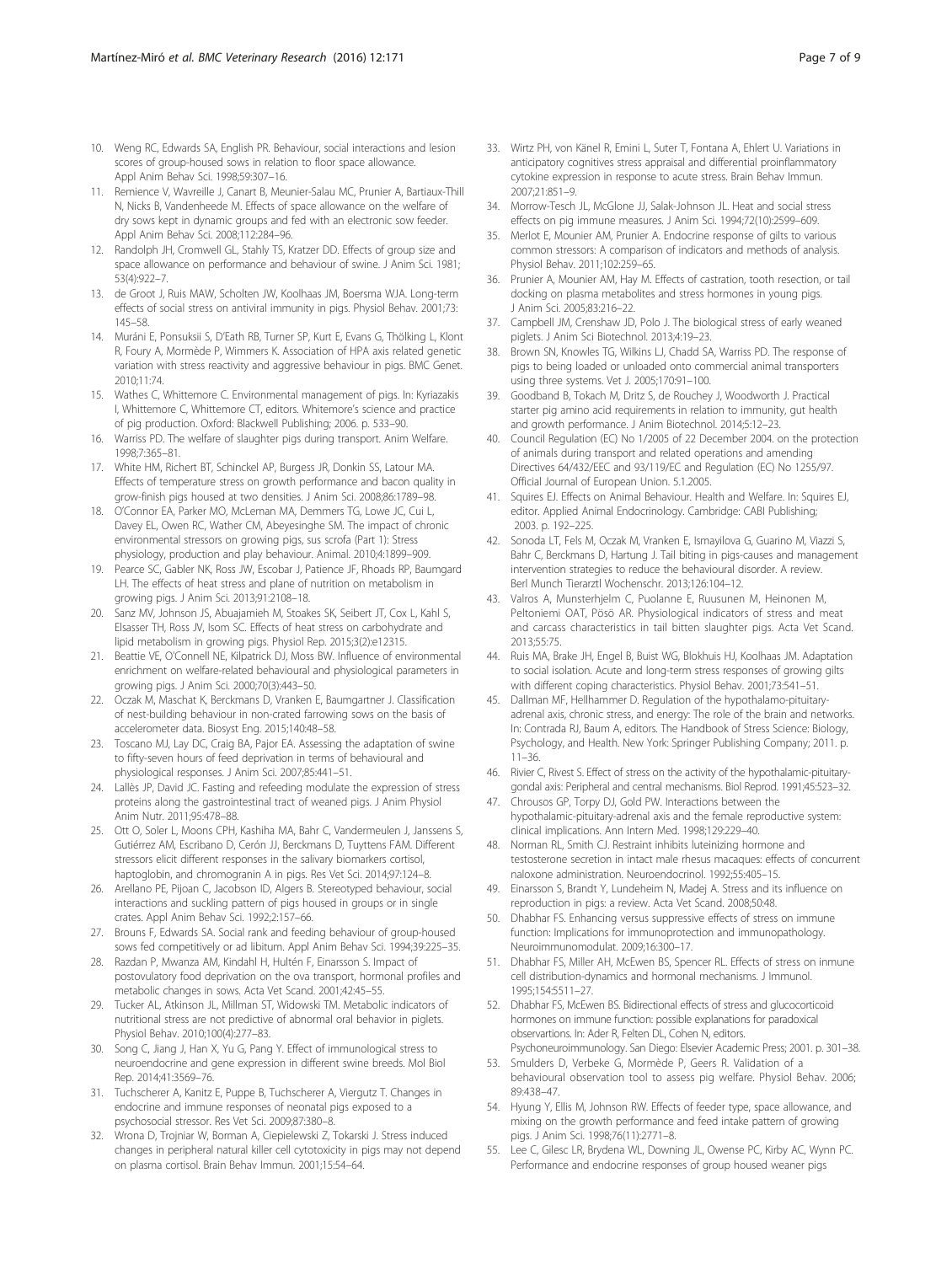<span id="page-7-0"></span>exposed to the air quality of a commercial environment. Livest Prod Sci. 2005;93:255–62.

- 56. Hicks TA, McGlone JJ, Whisnant CS, Kattesh HG, Norman RL. Behavioural, endocrine, immune and performance measures for pigs exposed to acute stress. J Anim Sci. 1998;76:474–83.
- 57. Proudfoot K, Habing G. Social stress as a cause of diseases in farm animals: current knowledge and future directions. Vet J. 2015;206:15–21.
- 58. O'Driscoll K, Teixeirab DL, O'Gormana D, Taylora S, Boyle LA. The influence of a magnesium rich marine supplement on behaviour, salivary cortisol levels, and skin lesions in growing pigs exposed to acute stressors. Appl Anim Behav Sci. 2013;145:92–101.
- 59. Ott S, Moons CPH, Kashiha MA, Bahr C, Tuyttens FAM, Berckmans D, Niewold TA. Automated video analysis of pig activity at pen level highly correlates to human observations of behavioural activities. Livest Sci. 2014;160:132–7.
- 60. Nilsson M, Herlin AH, Ardö H, Guzhva O, Åström K, Bergsten C. Development of automatic surveillance of animal behaviour and welfare using image analysis and machine learned segmentation technique. Animal. 2015;9(11):1859–65.
- 61. Ayala I, Martos N, Silvan G, Gutierrez-Panizo C, Clavel J, Illera J. Cortisol, adrenocorticotropic hormone, serotonin, adrenaline, and noradrenaline serum concentrations in relation to disease and stress in the horse. Res Vet Sci. 2012;93:103–7.
- 62. Hart KA. The use of cortisol for the objective assessment of stress in animals: pros and cons. Vet J. 2012;192(2):137–9.
- 63. Escribano D, Tvarijonaviciute A, Tecles F, Cerón JJ. Serum paraoxonase type-1 activity in pigs: Assay validation and evolution after an induced experimental inflammation. Vet Immunol Immunop. 2015;163(3–4):210–5.
- 64. Nater UM, Rohleder N. Salivary alpha-amylase as a non-invasive biomarker for the sympathetic nervous system: Current state of research. Psychoneuroendocrino. 2009;34:486–96.
- 65. Granger DA, Kivlighan KT, El-Sheikh M, Gordis EB, Stroud LR. Salivary alpha-amylase in biobehavioural research: recent developments and applications. Ann NY Acad Sci. 2007;1098:122–44.
- 66. DeCaro JA. Methodological considerations in the use of salivary a-amylase as a stress marker in field research. Am J Hum Biol. 2008;20:617–9.
- 67. Fuentes M, Tecles F, Gutiérrez A, Otal J, Martínez-Subiela S, Cerón JJ. Validation of an automated method for salivary alpha-amylase measurements in pigs (Sus Scrofa Domesticus) and its application as a stress biomarker. J Vet Diagn Invest. 2011;23:282–7.
- 68. Taupenot L, Harper KL, O'Connor DT. Mechanisms of disease: The chromogranin-secretogranin family. N Engl J Med. 2003;348:1134–49.
- 69. Takiyyuddin MA, Cervenka JH, Sullivan PA, Pandian MR, Parmer RJ, Barbosa JA, O'Connor DT. Is physiologic sympathoadrenal catecholamine release exocytotic in human? Circulation. 1990;81(1):185–95.
- 70. Winkler H, Fischer-Colbrie R. The chromogranins A and B: The first 25 years and future perspectives. Neuroscience. 1992;49:497–528.
- 71. Hendy GN, Bevan S, Mattei MG, Mouland AJ. Chromogranin A. Clinical and investigative. Medicine. 1995;18(1):47–65.
- 72. Sato F, Kanno T, Nagasawa S, Yanaihara N, Ishida N, Hasegawa T, Iwanaga T. Immunohistochemical localization of chromogranin A in the acinar cells of equine salivary glands contrasts with rodent glands. Cells Tissues Organs. 2002;172:29–36.
- 73. Saruta J, Tsukinoki K, Sasaguri K, Ishii H, Yasuda M, Osamura YR, Watanabe Y, Sato S. Expression and localization of chromogranin A gene and protein in human submandibular gland. Cells Tissues Organs. 2005;180:237–44.
- 74. Huang Y, Liu W, Yin C, Zhao R, Yang X. Response to lipopolysaccharide in salivary components and the submandibular gland of pigs. Livest Sci. 2014; 167:323–30.
- 75. Kanno T, Asada N, Yanase H, Iwanaga T, Nishikawa Y, Hoshino M, Yanaihara N. Autonomic control of submandibular chromogranin A secretion in the anaesthetized rat. Biomed Res. 1998;19:411–4.
- 76. Akiyoshi H, Aoki M, Shimada T, Noda K, Kumagai D, Saleh N, Sugii S, Ohashi F. Measurement of plasma chromogranin A concentrations for assessment of stress responses in dogs with insulin-induced hypoglycemia. Am J Vet Res. 2005;66:1830–5.
- 77. Dimsdale JE, O'Connor DT, Ziegler M, Mills P. Chromogranin A correlates with norepinephrine release rate. Life Sci. 1992;51:519–25.
- 78. Gallina S, Di Mauro M, D'Amico MA, D'Angelo E, Sablone A, Di Fonso A, Bascelli A, Izzicupo P, Di Baldassarre A. Salivary chromogranin A, but not a-amylase, correlates with cardiovascular parameters during high-intensity exercise. Clin Endocrinol. 2011;75:747–52.
- 79. Kennedy B, Dillon E, Mills PJ, Ziegler MG. Catecholamines in human saliva. Life Sci. 2001;69:87–99.
- 80. Escribano D, Soler L, Gutiérrez AM, Martínez-Subiela S, Cerón JJ. Measurement of chromogranin A in porcine saliva: Validation of a time-resolved immunofluorometric assay and evaluation of its application as a marker of acute stress. Animal. 2013;7:640–7.
- 81. Escribano D, Gutiérrez AM, Fuentes-Rubio M, Cerón JJ. Saliva chromogranin A in growing pigs: A study of circadian patterns during daytime and stability under different storage conditions. Vet J. 2014;199(3):355–9.
- 82. Gallangher NL, Giles LR, Wynn PC. The development of a circadian pattern of salivary cortisol secretion in the neonatal piglet. Biol Neonate. 2002;81: 113–8.
- 83. Hillmann E, Schrader L, Mayer C, Gygax L. Effects of weight, temperature and behaviour on the circadian rhythm of salivary cortisol in growing pigs. Animal. 2008;2:405–9.
- 84. Muneta Y, Yoshikawa T, Minagawa Y, Shibahara T, Maeda R, Omata Y. Salivary IgA as a useful non-invasive marker for restraint stress in pigs. J Vet Med Sci. 2010;72:1295–300.
- 85. Bottoms GD, Roesel OF, Rausch FD, Akins EL. Circadian variation in plasma cortisol and corticosterone in pigs and mares. Am J Vet Res. 1972;33(4): 785–90.
- 86. Lawrence AB, Petherick JC, McLean KA, Dean LA, Chirnside J, Vaughan A, Clutton E, Terlouw EMC. The effects of environment on behaviour, plasma cortisol and prolactin in parturient sows. Appl Anim Behav Sci. 1994;39:313–30.
- 87. Barnett JL, Cronin GM, McCallum TH. Effects of grouping unfamiliar adults pigs after dark, after treatment with amperozide and by using pens with stalls, on aggression, skin lesions and plasma cortisol concentrations. Appl Anim Behav Sci. 1996;50:121–33.
- 88. Pol F, Courboulay V, Cotte J, Martrenchar A, Hay M, Mormède P, Urinary cortisol as an additional tool to assess the welfare of pregnant sows kept in two types of housing. Vet Res. 2002;33:13–22.
- 89. Mormède P, Andanson S, Aupérin B, Beerda B, Guémené D, Malmkvist J, Manteca X, Manteuffel G, Prunet P, Van Reenen CG, Richard S, Veissier I. Exploration of the hypothalamic-pituitary-adrenal function as a tool to evaluate animal welfare. Physiol Behav. 2007;92:317–39.
- 90. Désautés C, Bidanel JP, Mormède P. Genetic study of behavioural and pituitary-adrenocortical reactivity in response to an environmental challenge in pigs. Physiol Behav. 1997;62:337–45.
- 91. Ruis MAW, Brake JHA, Engel B, Ekkel ED, Buist WG, Blokhuis HJ, Koolhaas JM. The circadian rhythm of salivary cortisol in growing pigs: effects of age, gender, and stress. Physiol Behav. 1997;62:623–30.
- 92. Möstl E, Palme R. Hormones as indicators of stress. Domest Anim Endocrin. 2002;23:67–74.
- 93. de Jong IC, Prelle TI, van De Burgwal JA, Lambooij E, Korte SM, Blokhuis HJ, Koolhaas JM. Effects of environmental enrichment on behavioural responses to novelty, learning, and memory, and the circadian rhythm in cortisol in growing pigs. Physiol Behav. 2000;68:571–8.
- 94. de Leeuw JA, Ekkel ED. Effects of feeding level and the presence of a foraging substrate on the behaviour and stress physiological response of individually housed gilts. Appl Anim Behav Sci. 2004;86:15–25.
- 95. Ekkel ED, Dieleman SJ, Schouten WGP, Portela A, Corni-Lissen G, Tielen MJM, Halberg F. The circadian rhythm of cortisol in the saliva of young pigs. Physiol Behav. 1996;60:985–9.
- 96. Evans FD, Christopherson RJ, Aherne FX. Development of the cyrcadian rhythm of cortisol in the gilt from weaning until puberty. Can J Anim Sci. 1988;68:1105–11.
- 97. Escribano D, Fuentes-Rubio M, Cerón JJ. Validation of an automated chemiluminescent immunoassay for salivary cortisol measurements in pigs. J Vet Diagn Invest. 2012;24:918–23.
- 98. Piñeiro M, Piñeiro C, Carpintero R, Morales J, Campbell FM, Eckersall PD, Toussaint MJM, Lampreave F. Characterisation of the pig acute phase protein response to road transport. Vet J. 2007;173:669–74.
- 99. McGlone JJ, Salak JL, Lumpkin EA, Nicholson RI, Gibson M, Norman RL. Shipping stress and social status effects on pig performance, plasma cortisol, natural killer cell activity, and leukocyte numbers. J Anim Sci. 1993;71(4):888–96.
- 100. Nargund VH. Effects of psychological stress on male fertility. Nat Rev Urol. 2015;12:373–82.
- 101. Toufexis D, Rivarola MA, Lara H, Viau V. Stress and the reproductive axis. J Neuroendocrinol. 2014;26(9):573–86.